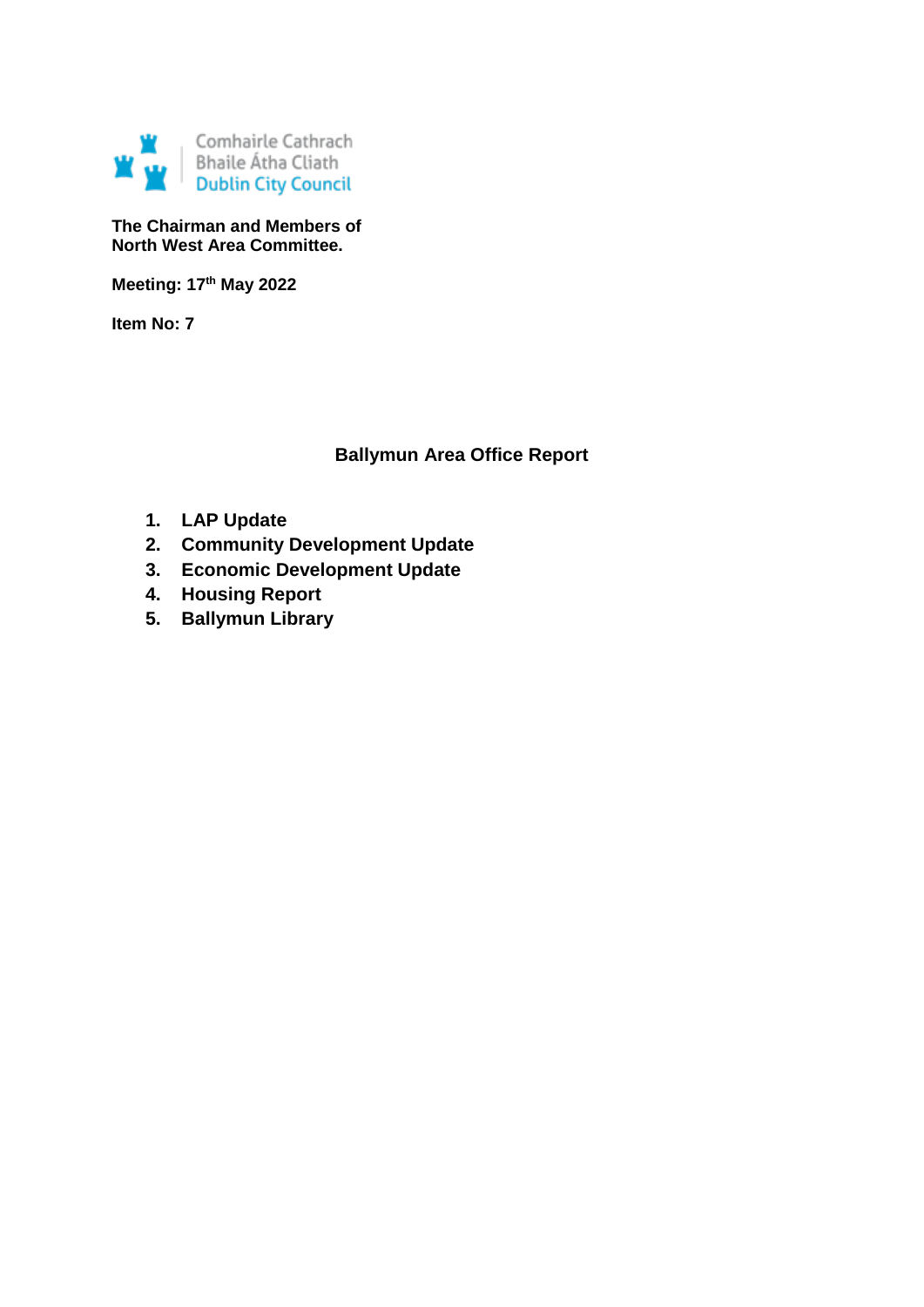# **1. Local Area Plan Update**

#### Shopping Centre – Site 1

A license was agreed at short notice between Planning & Development and Euroshow to run Funfair for 10 days on the old shopping centre site, in line with a recent report to City Council. The funfair opened on Friday 29<sup>th</sup> April and was due to run until Sunday 8<sup>th</sup> May. Feedback from the community, local businesses, the organisers and An Garda Síochána has been very positive to date. On Friday 6<sup>th</sup> May the Event Organiser sought an extension to their agreement to operate a funfair on Ballymun Main Street for an additional week.

DCC considered the request to extend the event for an additional week, based on the poor weather over their operational period it was considered reasonable to grant an additional week in line with legislation. This will allow more people an opportunity to visit the attraction.

#### (North Quarter) - Site 3

The vacant units continue to be advertised by Smith Butler Estates on Daft: [https://www.daft.ie/53113341.](https://www.daft.ie/53113341) Talks are ongoing with a tenant for one of the units in the Aspen building. No further info is available.

#### Gym, Aspen Building, Main St.

The change of use Planning Application for the new gym has been submitted and planning notice displayed.

#### Office Space

BNP Paribas have 12660 sq ft of office space available to rent above the Lidl store which they continue to advertise: [https://bit.ly/2SNj4Xw.](https://bit.ly/2SNj4Xw)

BNP are in talks with a public body for this office space, no further information is available at the moment.

#### New Coffee Shop, Santry Cross

Fit-out for the new coffee shop at Santry Cross is currently under-way. No opening date is available yet.

#### **Vacant DCC units**

#### New barbershop, Unit 4 Santry Way, Coultry

Architects drawings were approved by DCC Architects and contracts are now waiting to be signed by DCC's Law Dept. and client's solicitor. The tenant will get the keys to the unit once everything is signed.

### Units 2 and 3 Santry Way, Coultry

Planning & Development have deals in the pipeline for these units and a further update will be provided in due course. Disposal of these units to John Darling was approved at previous committee meetings. We await to hear what is planned for the units.

#### The Plaza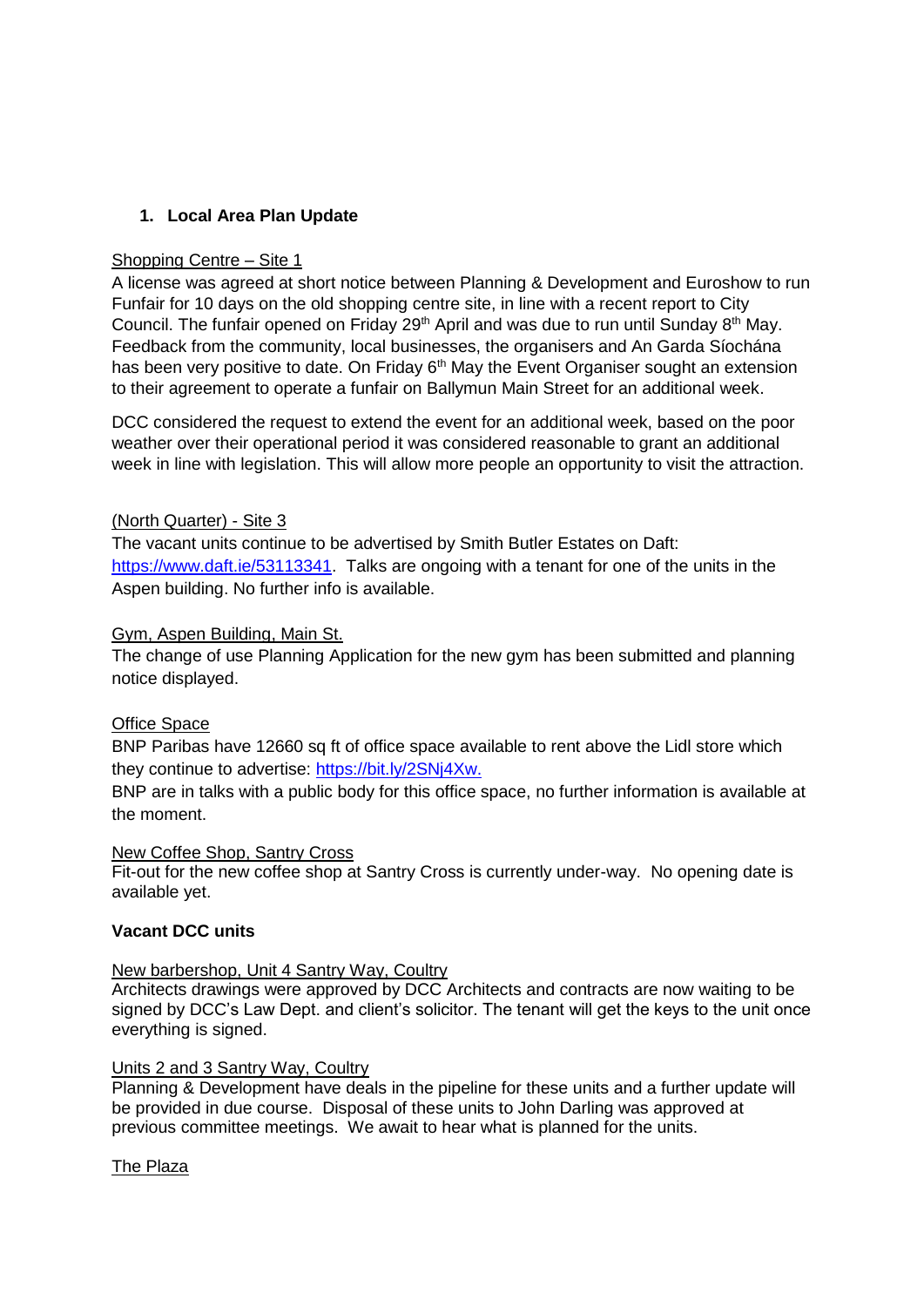A barber is due to open in May in a vacant unit on the plaza. This is an expansion of Cuts n Bruises already in operation at Santry Cross. The Economic Development Officer has been in touch with the owner to offer support.

#### Shangan Neighbourhood Centre

The remaining DCC owned units are located in the Shangan Neighbourhood Centre. There are 3 units available to rent ranging in size 89 sqm. to 156 sqm. The units have been advertised on Daft. To date there are 4 expressions of interest in the units. Ranging from a gym, a florist, a community organisation and a local social enterprise. A report will be submitted to Panning & Development for consideration. The ad has been view over 2460 times with 15 enquiries to date. The ad can be viewed here: <https://bit.ly/3vxN2jt>

# **Proposed Approved Housing Body Developments**

#### Site 6 – Coultry Road/Main Street

Proposed for Cost Rental units. Information in relation to Cost Rental Equity Loan scheme has been issued by DHLGH to the AHB Sector. DCC Housing is liaising with the Sector in relation to this.

#### Site 8 – Coultry Road (North West of Coultry Park)

Proposed for General Social Housing. Currently being prepared for Expression of Interest.

#### Site 9 - Coultry Road

Proposal in for supported Student Accommodation on part of the site. Empower the Family are investigating their eligibility for CALF funding. DCC Housing are liaising with them in relation to this. Empower the Family will present to a future Area Committee meeting.

## Site 11 – Sillogue Avenue

Proposed for General Housing. Road realignment and service provision is ongoing. Expression of Interest is being prepared by DCC Housing team who are liaising with the Area Office and the LAP Implementation team.

#### **PPP Sites (bundle 3 & bundle 4)**

#### Site 10 – Shangan Road

Dublin City Council, PPP Housing Project Team have formally lodge a Part 8 Planning Application to develop a site at Shangan Road, Ballymun for public housing as part of the National Social Housing PPP Programme & Housing for All Plan. Proposal is for 20 Social Housing and 73 Senior Citizens.

The full set of plans and particulars for the proposed development will be made available for viewing for a period of 4 weeks commencing Tuesday 10<sup>th</sup> May during public opening hours at the offices of Dublin City Council, Public Counter, Planning and Property Development Department, Block 4, Ground Floor, Civic Offices, Wood Quay, Dublin 8, Monday - Friday 9.00am to 4.30pm. Appointments can be made by phone on 01-2223114 or by email to [planning@dublincity.ie.](mailto:planning@dublincity.ie)

A submission or observation in relation to the proposed development may be made, in writing, to the Executive Manager, Planning and Property Development Department, Dublin City Council, Civic Offices, Wood Quay, Dublin 8, before **4.30pm on Tuesday, 21st June** or at [https://consultation.dublincity.ie](https://consultation.dublincity.ie/) If you require additional information, please do not hesitate to contact [glen.murray@dublincity.ie](mailto:glen.murray@dublincity.ie)

Site 5 – Main Street to Santry Cross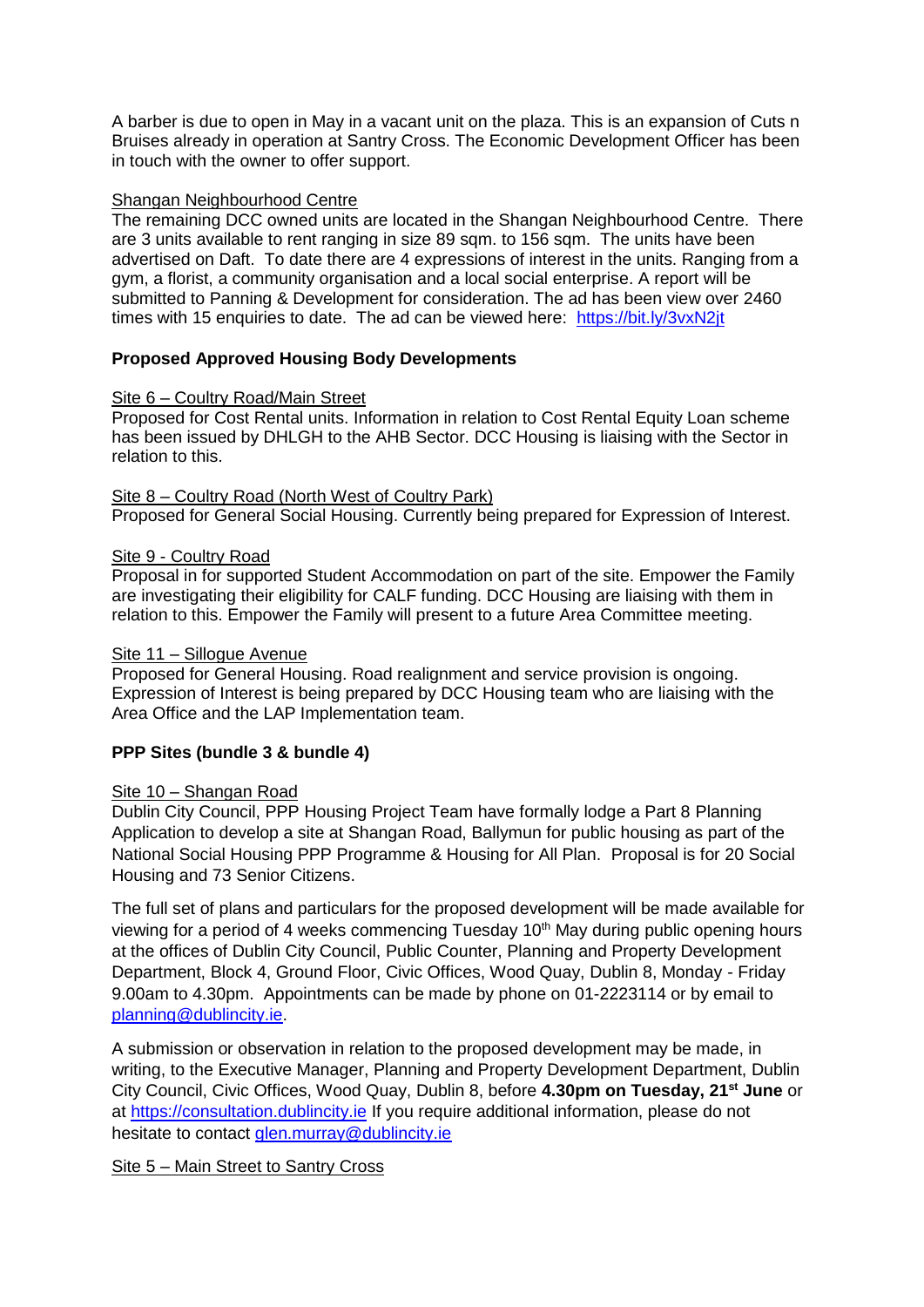Proposed for 50 General Social Housing units. Approval to include site in PPP (Bundle 4) was received on 26<sup>th</sup> April.

Site 18 – Balcurris - Proposed for 40 General Social Housing units. Approval to include site in PPP (Bundle 4) was received on  $26<sup>th</sup>$  April.

#### Site's 15/16 and 17

Approval to include the above sites in PPP (Bundle 4) was received on  $26<sup>th</sup>$  April.

#### **Local Authority Housing**

#### Site 12 - Sillogue Road

Proposed for 101 Affordable units. Part 8 being prepared. Pre Part 8 circulation was issued in April and it is intended to submit the Part 8 in Q2 2022.

#### Site 13 – Sillogue Road

Proposed for Senior Citizen units. A Stage 1 application is currently being prepared and details will be shared with the Area Committee once available.

#### Site 14 – Balbutcher Lane (part of site)

Proposed for 101 Affordable Housing. Part 8 being prepared. Pre Part 8 circulation was issued in April and it is intended to submit the Part 8 in Q2 2022.

The Ballymun City Farm Group are preparing plans and exploring funding streams. They are due to meet with the City Council in the coming weeks and will present to a future Area Committee in relation to their proposal.

#### **Affordable Housing Bodies**

#### Site 19 – St. Joseph's

Early stage proposal for a mix of Senior Citizen's and Affordable Housing. Pre-planning meetings held in February and March 2022 re Senior Citizens' Units. Through road design is being progressed by DCC and O'Cualann. Proposals are also being developed for Affordable Housing on the site.

#### Site 21 – Opposite Poppintree Neighbourhood Centre

Proposed for 12 Affordable Housing units. DCC Housing are liaising with O'Cualann in relation to this development. The Affordable Housing Fund subvention will be required for this site.

#### Site 25 – Parkview

Site proposed for 36 Senior Citizens and 44 Affordable Housing units. O'Cualann have prepared the Further Information Submission requested by DCC Planning for the Senior Citizens' application. Proposals are being developed for the Affordable element of this site.

#### Site 30 – North City Operations Depot

The construction of the North City Operations Depot continues to progress well. The permanent east side access is in use by the Contractor as the main construction access. As previously reported, works to the northern access (opposite IKEA / Decathlon) are continuing. New traffic lights installations are to be agreed between Dublin City Council and Fingal County Council. The Contractor is currently working around the existing traffic lights which will remain operational.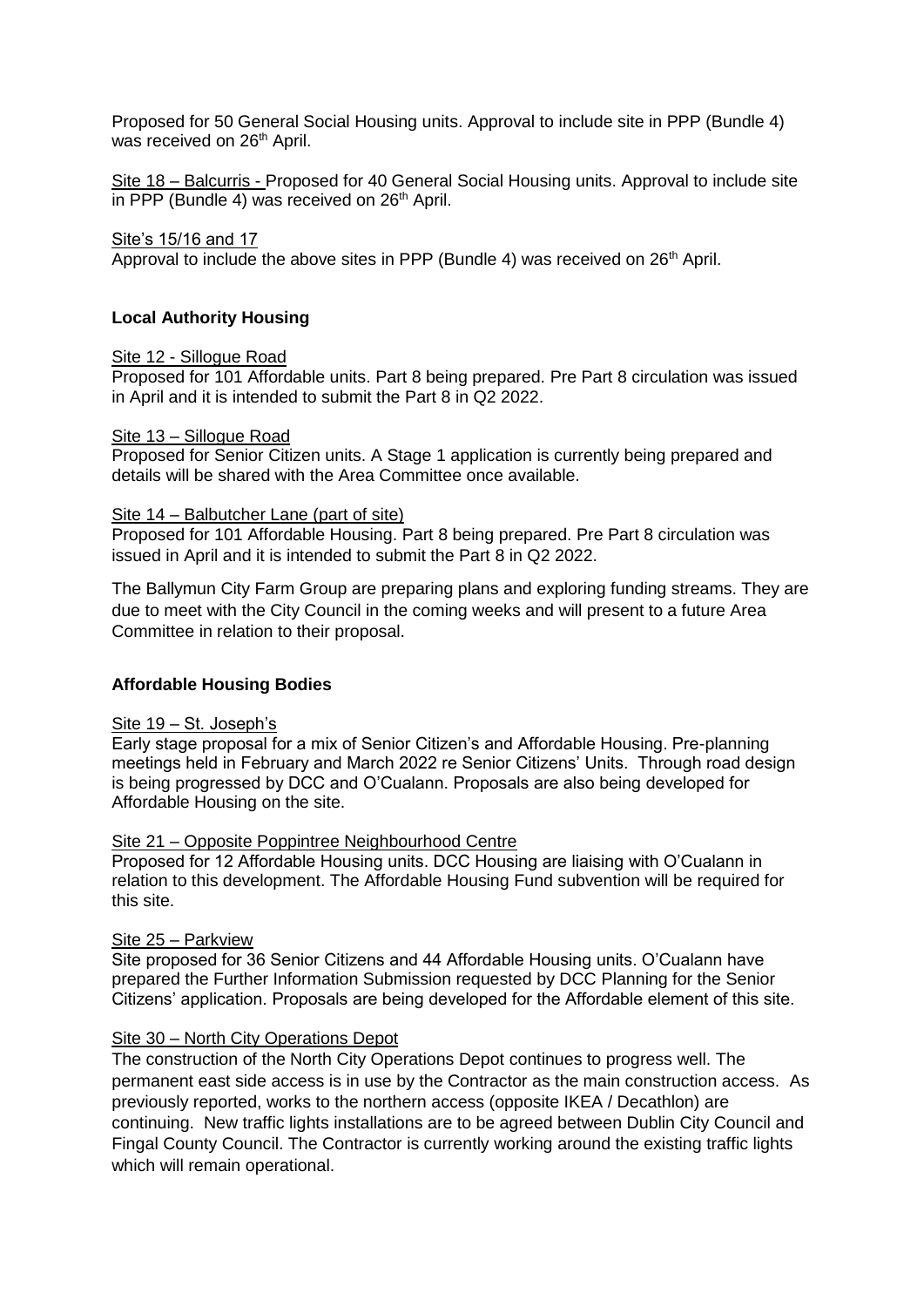Curtain walling works are continuing on the Administration and Welfare Building and fitting of glass has started. Roof works and internal blockwork are ongoing. The ground floor slab to the Multi Storey Car Park is now complete. Installation of pre-cast wall panels on all levels is continuing.

Central Stores and Workshops mezzanine steel frame is complete. Works to internal blockwork partition walls are continuing. Above ground external pre-cast walls are being installed on the southern elevation. Roof cladding is continuing over the vehicle bays and workshops. Wall cladding will commence in the coming weeks.

Works are continuing on the boundary wall foundations and installation of wall panels to the southern elevation. Installation of the northern section of boundary wall panels is also continuing.

Holding down bolts for the glulam timber frame will be cast into the Salt Barn plinths in the coming weeks. The timber frame is in production and installation will commence in July. The external block walls to the Civic Amenity Site Office will be constructed in the coming weeks.

The project remains largely on schedule with completion anticipated in late 2022.

#### Sillogue Infrastructure Scheme

The northern footpath on Sillogue Road is now complete and the green area has been top soiled. New traffic cabinets will shortly be installed at the junction to allow the signals to be activated.

The northern section of Sillogue Avenue is complete, bollards have been installed. There was a serious road traffic accident last month where a car lost control and mounted the kerb. Fortunately, no one was injured in the incident and the new 'pencil' bollards prevented the car from travelling onto the footpath. Works are continuing on constructing the second half of the road, including new footpaths and tree pits. There was a road closure in place until 6<sup>th</sup> May on the Owensilla side road to allow the junction to be constructed. Most of the spoil heaps have been removed. Footpath works and blacktopping are ongoing, along with completing service diversions.

Works are continuing on installing a new surface water and foul drainage network in Sillogue Gardens, currently progressing works on the laneway adjacent to Our Lady's Nursery. These works are slow, as the Contractor needs to maintain vehicular access to the Lane as well as access to each house. Works have also commenced on installing the ducting for a new public lighting network with the other laneways within Sillogue Gardens.

#### Upcoming works

Work will continue with the construction of the remaining length of Sillogue Avenue and on the new infrastructure for Sillogue Gardens. The Contractor will need to get some additional short road closures for the other junctions with Owensilla to allow these junctions to be constructed safely. Diversion routes will be advertised in advance. Work will commence on removing the old sections of Sillogue Avenue roadway and landscaping this area.

#### **Ballymun Plaza Project Update**

Following the completion of the Part 8 process for the Ballymun Civic Plaza/ Cearnóg a tSeachtar Laoch last year. AECOM have been appointed to continue post planning to develop the tender and construction detail drawing package. It is anticipated that the project would be tendered for construction in Q4 of this year or Q1 of 2023. The project seeks to improve the public realm within Cearnog an tSeachtar Laoch (Ballymun Civic Plaza) through a series of landscape enhancements that aims to create an identifiable central core within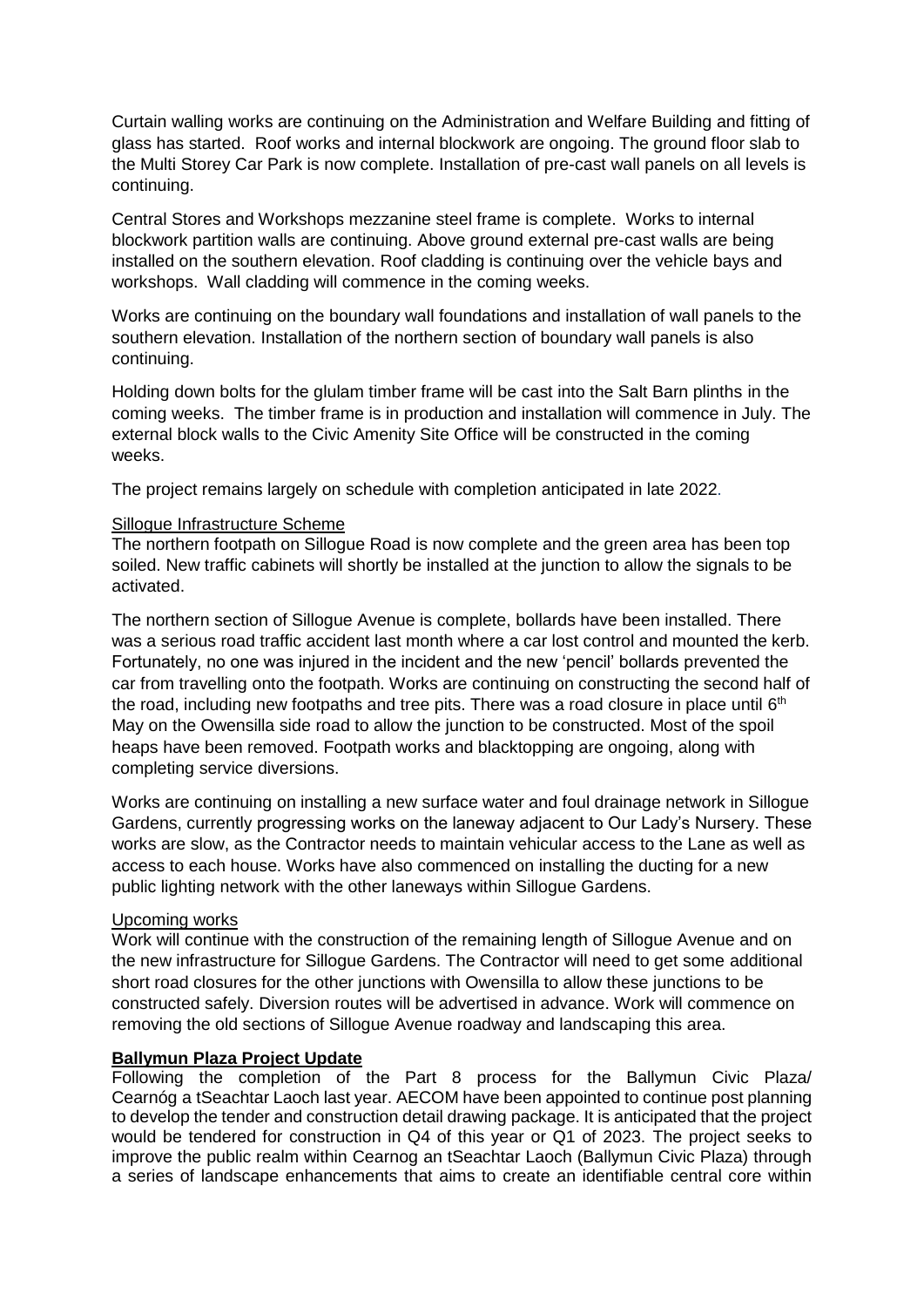Main Street to act as a focal point for Ballymun in accordance with the recommendations of the Ballymun Local Area Plan.

# **2. Community and Social Development Update**

# **General**

The Community and Social Development grants for 2022 are due to be announced in the near future. There will be an online format this year for applications. The (CSDS) have been liaising with the Community Development staff around the wording of the application form and other related queries.

# **Social Inclusion**

#### Ballymun Fun Run

The (CSDS) were very involved in the Mun Fun Run Community initiative 2022, which took place on  $4<sup>th</sup>$  and  $5<sup>th</sup>$  May in Trinity Comprehensive. This is an initiative rolled out by Trinity Comprehensive, BRYR, Dublin City Council and many other community organisations/groups. There was a much bigger turn out this year with a huge engagement from primary schools and general community representatives engaging in the various runs and Skipathon competitions. The initiative was rolled out this year under the banner of Mental Health Awareness Month and was hugely successful in terms of its positive message and overall community engagement.

#### New Communities Event

An event was organised by DNWAP, DCC Ballymun Community and Social Development team, Supervalu and Setanta to welcome members of all communities and cultures, with a specific emphasis on the inclusion of Ukranian families and families who reside in various local homeless accommodation services. This event was extremely worthwhile, successful, and involved children's activities, traditional Irish music, food and craic for all who attended.



# St Joseph's Hill Community Project

The initial work has started up in St Joseph's Hill. The Ballymunners are doing weekly clean ups on site on Wednesday mornings. A meeting to progress the schools art project will take place in the coming weeks.

#### Burren Court Community Group

The new Golden Age Community Group in Burren Court have started rolling out some small initiatives including expanding the bingo sessions and holding a weekly drop in on Thursday mornings. There are plans to hold a small sale of work. The CSDS are supporting the development of the group and assisting with small upgrades to the community room space.

#### Environmental Initiatives

The CSDS are collaborating with the Public Domain Section on a number of ongoing environmental initiatives including the Greening Neighbourhoods Programme and the annual plant donation day, which will take place on Saturday 28th May.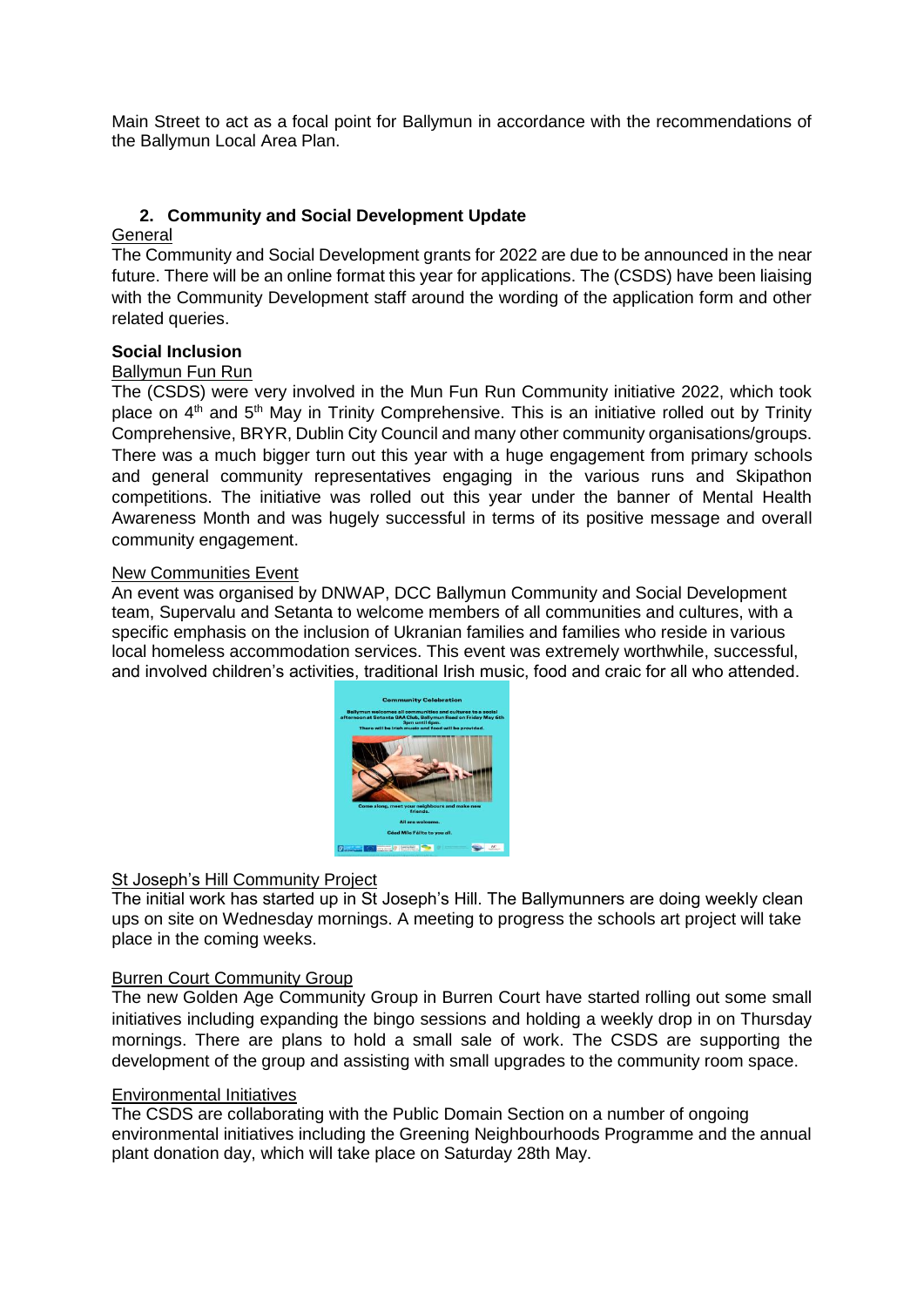In additional to this, DCC is collaborating with Ballymun Tidy Towns on a number of community-related initiatives such as Ballymun in Bloom Plant Sale and information Day, which will take place on the Ballymun Plaza on Thursday 19<sup>th</sup> May.

# **Additional Community Events/Initiatives**

#### Otherworld Festival

A second meeting of the revamped Otherworld Festival Working Group took place on the 12<sup>th</sup> April. The group are progressing the programme and have started working on elements of the Festival. One of the projects currently taking place is a competition for young people to design a new Festival Logo for 2022. This year there are some local young people involved in the working group and on more community projects overall.



# Axis 21<sup>st</sup> Anniversary Event

The CSDS are collaborating with Axis on an outdoor event as part of the 21<sup>st</sup> Birthday Celebrations for Axis. This event will take place on the Ballymun Plaza at end of June and will be a fun family-centred day with local musicians and other fun birthday treats.

# **3. Economic Development Update**

Stimulating Economic Activity





B4b will hold its next networking event in the Aspen building in June. The event will be an exhibition of all the member businesses and will celebrate B4b's 5<sup>th</sup> birthday with a BBQ. Further info will be shared closer to the event. For more info on B4b go to the website [www.b4b.ie](http://www.b4b.ie/) or contact [info@b4b.ie](mailto:info@b4b.ie)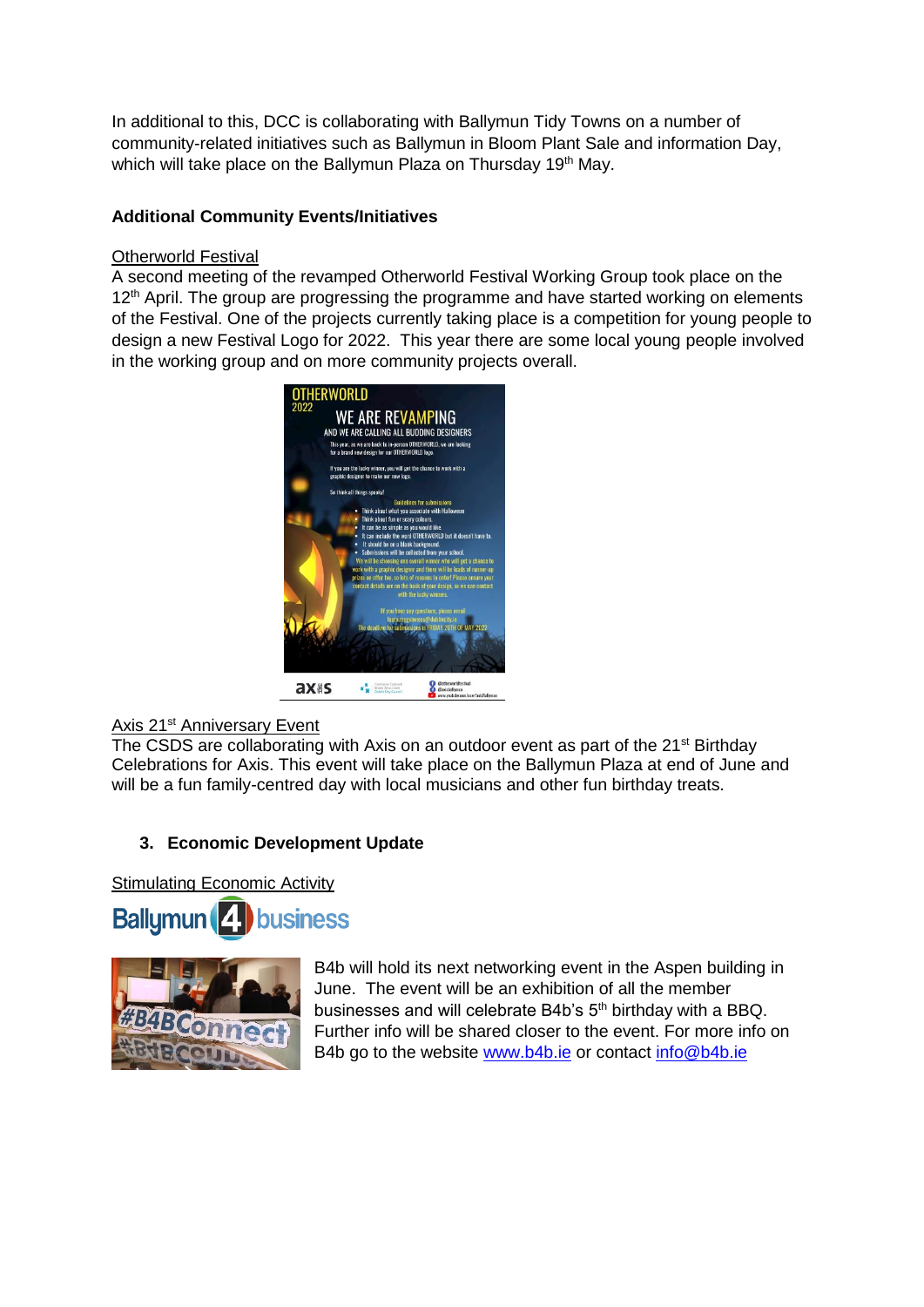#### Shop-front enhancement scheme



Six applications have been received in 2022, 5 from Finglas and 1 from Ballymun. There has been a lot of interest in the scheme and there are more applications expected before the deadline. For more detailed information: <https://bit.ly/3IDBJtQ> The deadline for applications is **Friday 27th May 2022.**

Laverty's Pharmacy, Ballymun are the latest local business to avail of the scheme replacing old signage with a new modern back-lit display helping to increase their visibility.





#### Start-Up Ballymun

Start Up Ballymun returns for its first in-person event in nearly 3 years on Thursday 26<sup>th</sup> May in the Council Chamber. The theme for this event will focus on using digital to grow your business. A panel of small business owners will share their insights on how they use digital to grow their business and agencies

such as the LEO Dublin City and Enterprise Ireland will be on hand to share information about their supports for small business.

#### Ballymun Job Centre - Work Experience Enterprise pilot

The Work Experience Enterprise is a pilot being run by the Ballymun Job Centre and is located in Talent Garden. The pilot offers participants the chance to work in a simulated office environment taking on a variety of projects from different companies and organisations. It means participants work on meaningful work experience, something they don't always get when deployed to do work experience with companies. The pilot commenced in January 2022 and will run for 5



months. The Ballymun Area office has part funded the pilot.

#### Ballymun CoderDojo

CoderDojo has recommenced holding their Dojo's in the Ballymun Child and Family Resource Centre. Demand for places is huge and they are planning on adding a second Dojo on Saturday mornings, commencing 14<sup>th</sup> May. They need to recruit new mentors and the Economic Development Officer will be supporting them in this.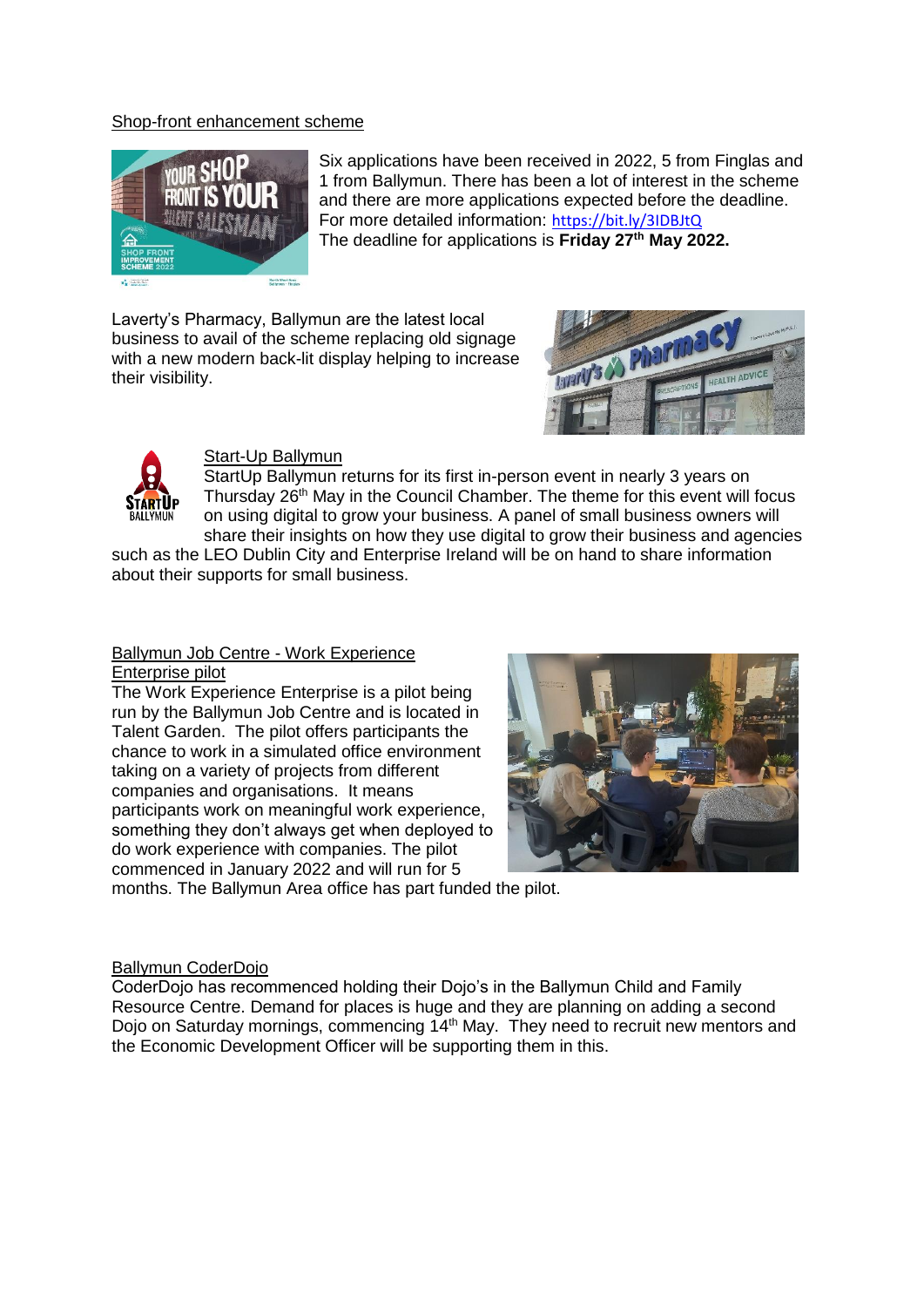# **4. Housing Report**

# Rent Assessment – April

| <b>Assessments</b>           | <b>Total 2795</b>                   |  |  |
|------------------------------|-------------------------------------|--|--|
|                              | 1659 emails/ 477 updates/ 659 calls |  |  |
| <b>Permissions To Reside</b> |                                     |  |  |
| <b>Refunds</b>               |                                     |  |  |
| <b>Opening of Accounts</b>   | 12                                  |  |  |
|                              |                                     |  |  |
|                              | (including 0 sole/ 3 successions)   |  |  |
| <b>Closing of Accounts</b>   | 4                                   |  |  |
|                              | (including 0 sole / 1 successions)  |  |  |
| <b>Front Counter Calls</b>   | See Above                           |  |  |
| <b>Window Replacements</b>   |                                     |  |  |

# Estate Management - April

| No of Anti- Social complaints per 1997 act Drug related      | 7        |
|--------------------------------------------------------------|----------|
| No of Anti-Social complaints per 1997 act (Not Drug Related) | 9        |
| No of other Complaints                                       | 4        |
| <b>Total Complaints</b>                                      | 20       |
| No of Anti-Social Interviews per 1997 act                    | 8        |
| No of Other Interviews                                       | 5        |
| <b>Total Interviews</b>                                      | 13       |
| No Requests for mediation                                    | 0        |
| No of Complaints referred to central unit for Action         | $\Omega$ |
| No of Section 20 Evictions                                   | 0        |
| No of excluding Orders applied for by Tenant                 | 0        |
| No of Excluding orders applied for by DCC                    | 0        |
| No of surrender of Tenancies due to Anti-Social Behaviour    | $\Omega$ |
| No of Tenancy Warnings sent to Central Unit                  | $\Omega$ |
| No of Court Orders Granted                                   | 0        |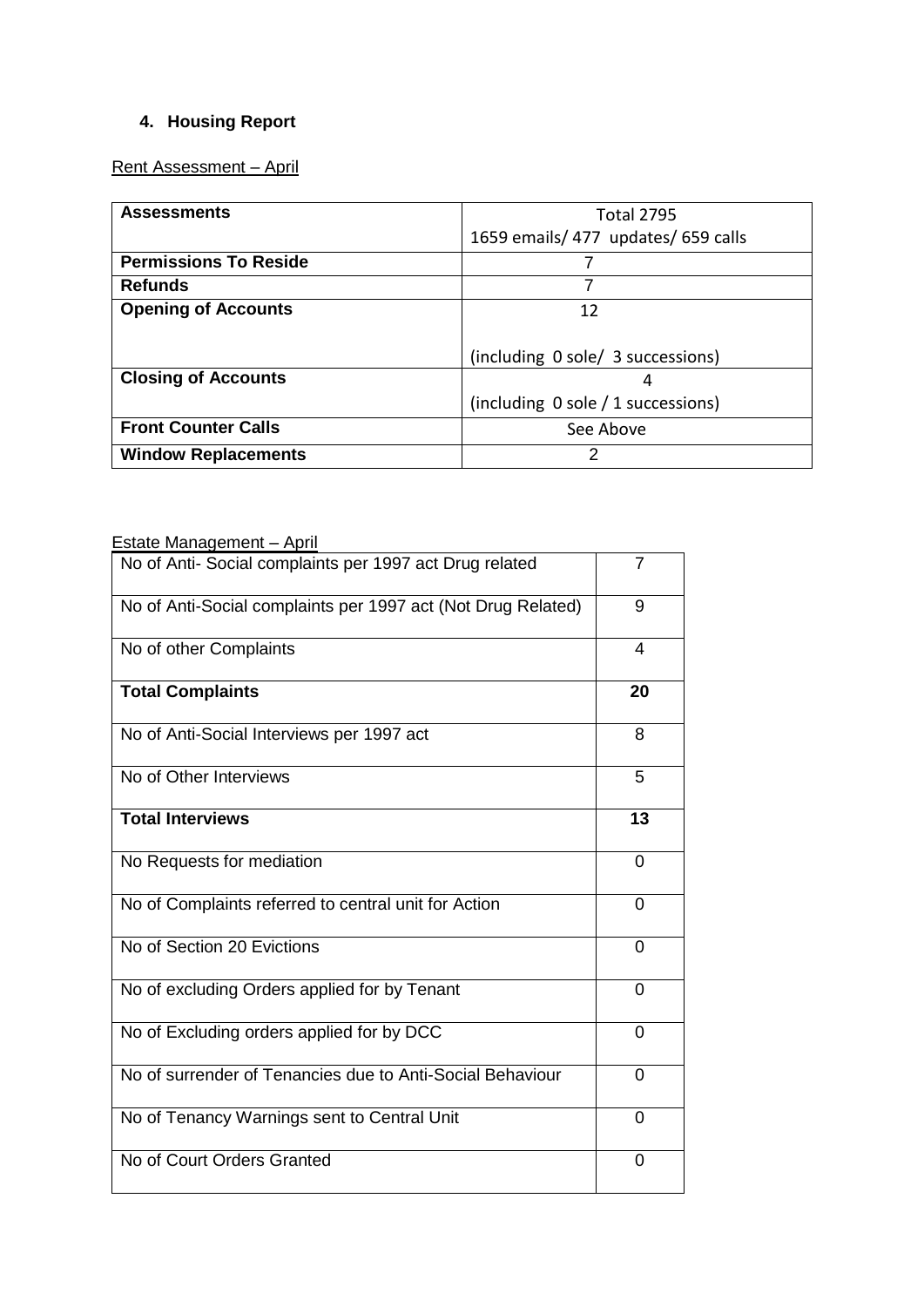| No of Appeals / Judicial Reviews Challenges |  |
|---------------------------------------------|--|
| No of Warrants executed (Evictions)         |  |

#### Ballymun Lettings - January to April 2022

| <b>Allocation Category</b> | <b>Housing List</b> | <b>Transfer List</b> | <b>Older Persons</b> |
|----------------------------|---------------------|----------------------|----------------------|
| <b>Bands 2 &amp; 3</b>     |                     | 3                    | 0                    |
| Medical                    | 0                   | ი                    | $\overline{2}$       |
| Welfare                    |                     |                      | 0                    |
| Homeless                   | $\Omega$            | 0                    | 0                    |
| <b>Travellers</b>          | $\Omega$            | 0                    | 0                    |
| <b>Transfer HAP</b>        | 0                   | 0                    | 0                    |
| De-tenanting               | 0                   | 0                    | 0                    |
| <b>Estate Management</b>   | 0                   | 0                    | $\Omega$             |
| Maintenance                | 0                   | 0                    | 0                    |
| <b>Surrendering Larger</b> | $\Omega$            |                      | $\Omega$             |
| Unable to afford           | 0                   | 0                    | $\Omega$             |
| Succession/Sole            | 17                  | 0                    | $\Omega$             |
| Transfer                   | $\Omega$            | 0                    | 1                    |
| Inter-transfer             | 0                   |                      | $\Omega$             |
| <b>Total</b>               | 19                  | 6                    | 3                    |

# Choice Based Lettings

| <b>Allocation Category</b> |                |
|----------------------------|----------------|
| Housing Bands 2 & 3        | 4              |
| Transfer Bands 2 & 3       | $\overline{2}$ |
| <b>Transfer HAP</b>        |                |
| Medical                    | 0              |
| Welfare                    | 0              |
| Homeless                   | $\Omega$       |
| <b>Travellers</b>          | 0              |
| <b>Total</b>               | 7              |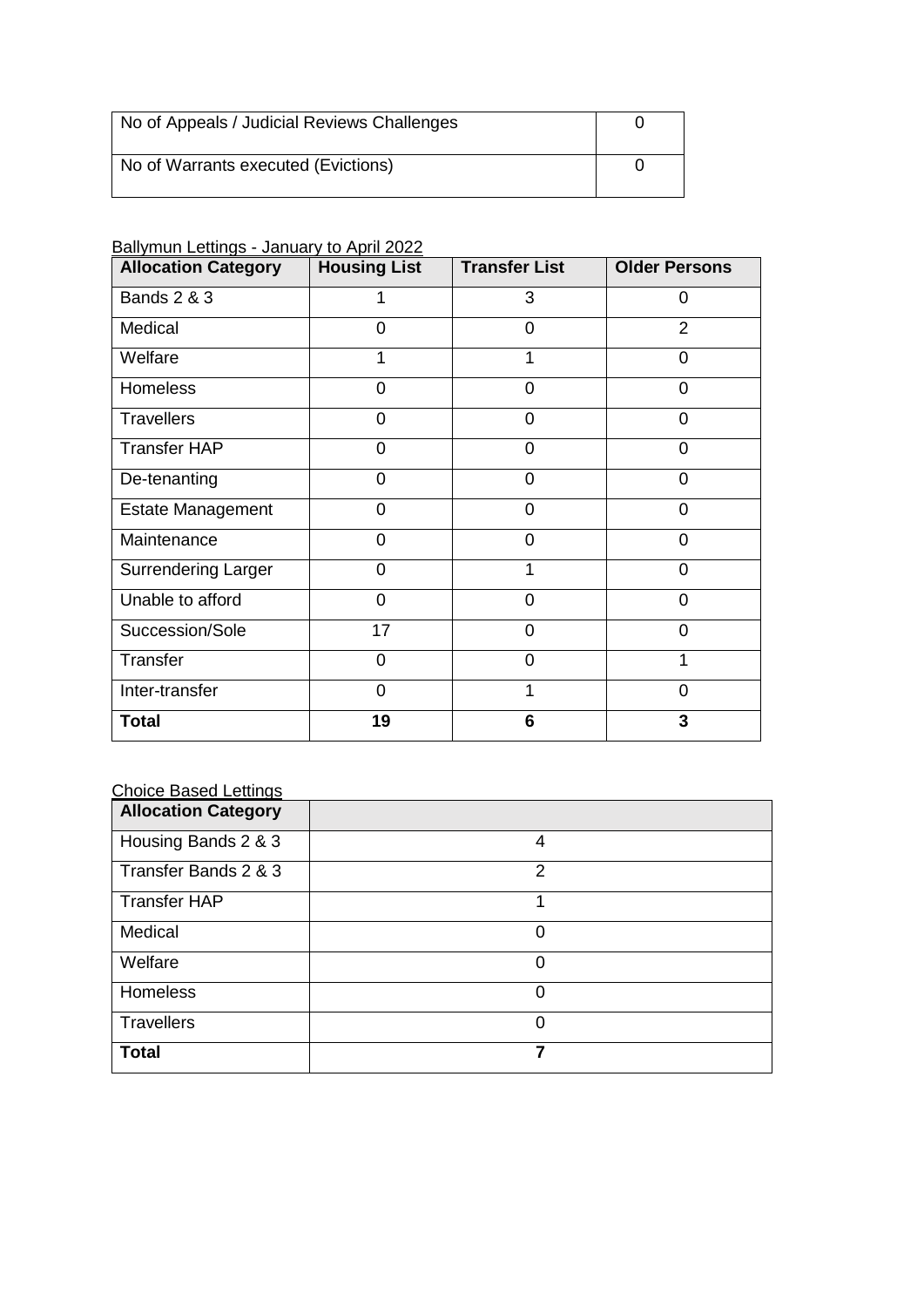| April<br>Ballymun Voids - |  |
|---------------------------|--|
|---------------------------|--|

| <b>Address</b>             | <b>Type</b>    | <b>Date of Vacancy</b> | <b>Status</b>           |
|----------------------------|----------------|------------------------|-------------------------|
| <b>Balcurris Gardens</b>   | 3 Bed house    | 13/02/2022             | <b>Under Repair</b>     |
| <b>Balcurris Park West</b> | 2 Bed Apt      | 06/04/2022             | <b>Under Repair</b>     |
| <b>Belclare Drive</b>      | 2 Bed Bungalow | 21/01/2022             | <b>Under Nomination</b> |
| <b>Belclare Park</b>       | 1 Bed Apt      | 31/03/2022             | <b>Under Repair</b>     |
| <b>Carton Road</b>         | 3 Bed House    | 07/04/2022             | <b>Under Repair</b>     |
| <b>Coultry Close</b>       | 3 Bed House    | 01/02/2022             | <b>Under Repair</b>     |
| <b>Coultry Gardens</b>     | 3 Bed House    | 11/07/2021             | <b>Under Nomination</b> |
| <b>Coutry Terrace</b>      | 3 Bed Apt      | 12/12/2021             | <b>Under Nomination</b> |
| <b>Coultry Terrace</b>     | 2 Bed Apt      | 04/02/2022             | <b>Under Offer</b>      |
| <b>Coultry Way</b>         | 2 Bed Apt      | 10/10/2021             | <b>Under Offer</b>      |
| Forestwood Avenue          | 2 Bed Apt      | 14/01/2022             | <b>Under Nomination</b> |
| Forestwood Avenue          | 2 Bed Apt      | 22/01/2022             | <b>Under Nomination</b> |
| Forestwood Avenue          | 3 Bed Apt      | 11/02/2022             | <b>Under Nomination</b> |
| <b>Gateway Court</b>       | 3 Bed House    | 13/03/2022             | <b>Under Repair</b>     |
| <b>Hollytree Terrace</b>   | 2 Bed Apt      | 06/02/2022             | <b>Under Offer</b>      |
| Longdale Way               | 2 Bed Apt      | 02/12/2021             | <b>Under Nomination</b> |
| Marewood Drive             | 2 Bed Apt      | 14/09/2021             | <b>Under Nomination</b> |
| Sallowood View             | 3 Bed House    | 01/03/2022             | <b>Under Repair</b>     |
| Sandyhill Gardens          | 3 Bed House    | 07/03/2022             | <b>Under Repair</b>     |
| Sandyhill Terrace          | 1 Bed Apt      | 02/04/2022             | <b>Under Repair</b>     |
| Shangan Avenue             | 2 Bed Apt      | 06/03/2022             | <b>Under Repair</b>     |
| Schoolhouse Lane           | 3 Bed House    | 31/01/2022             | <b>Under Repair</b>     |
| Silloge Close              | 2 Bed Apt      | 11/08/2021             | <b>Under Nomination</b> |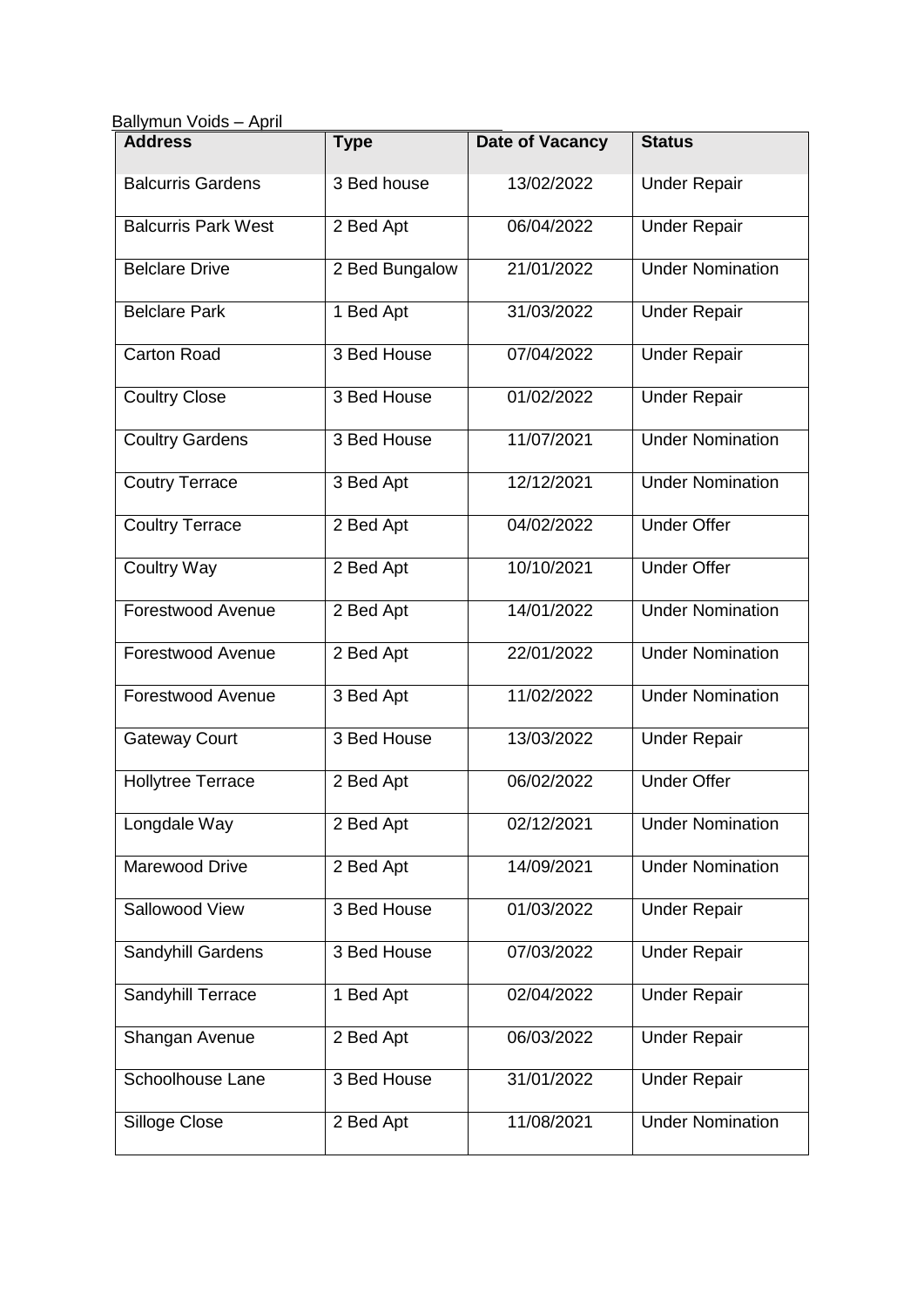| Silloge Close             | <b>Bed Apt</b>       | 04/02/2022 | <b>Under Repair</b>     |
|---------------------------|----------------------|------------|-------------------------|
| Silloge Park              | <b>Bed Apt</b><br>1  | 05/12/2021 | <b>Under Nomination</b> |
| Silloge Park              | 3 Bed Apt            | 05/12/2021 | <b>Under Nomination</b> |
| Silloge Park              | 2 Bed Apt            | 19/12/2021 | <b>Under Repair</b>     |
| Silloge Park              | 2 Bed Apt            | 19/01/2022 | <b>Under Nomination</b> |
| <b>Whiteacre Crescent</b> | <b>Bed Apt</b><br>1. | 03/08/2021 | Under offer             |
| <b>Woodhazel Terrace</b>  | 2 Bed Apt            | 26/01/2022 | Under offer             |

#### Older Person units – April

| <b>Address</b>      | <b>Type</b>   | <b>Date of Vacancy</b> | <b>Status</b>       |  |
|---------------------|---------------|------------------------|---------------------|--|
| <b>Burren Court</b> | 1 Bed         | 10/10/2021             | <b>Under Repair</b> |  |
| <b>Burren Court</b> | 1 Bed         | 16/01/2022             | <b>Under Repair</b> |  |
| <b>Burren Court</b> | 1 Bed         | 10/03/2022             | <b>Under Repair</b> |  |
| Sandyhill Gardens   | <b>Bedsit</b> | 12/12/2021             | <b>Under Repair</b> |  |

#### **5. Ballymun Library**

Ballymun Library is open to the public. With the recent easing of public health restrictions, more services are now available to our patrons. Time restrictions on study spaces have been lifted and our full complement of public Pc's are available to the public. Daily newspapers are available for reference use in the library. Printing services are also available. The wearing of masks is no longer mandatory in Dublin City Libraries.

#### Current Opening Hours Mondays/Thursdays: 10am – 8pm

Fridays/Saturdays: 10am – 5pm

# **Ballymun Library Events May**

| <b>Non</b><br>Regular<br>or<br>Regular<br><b>Events</b> | <b>Event</b><br>Category | <b>Event Title</b>                             | <b>Suitable</b><br><b>Audience</b> | <b>Date and Time</b>                  |
|---------------------------------------------------------|--------------------------|------------------------------------------------|------------------------------------|---------------------------------------|
|                                                         |                          | Regular Cultural Event Ballymun Painting Group | Adults                             | Mondays, 10.30am - 11.30am            |
|                                                         | Regular Book Club        | Evening Reading Group                          | Adults                             | Monday 30th May, 6.30pm               |
|                                                         | Regular Book Club        | Kids Comic Club                                | Children                           | Thursday 26 <sup>th</sup> May, 4.30pm |